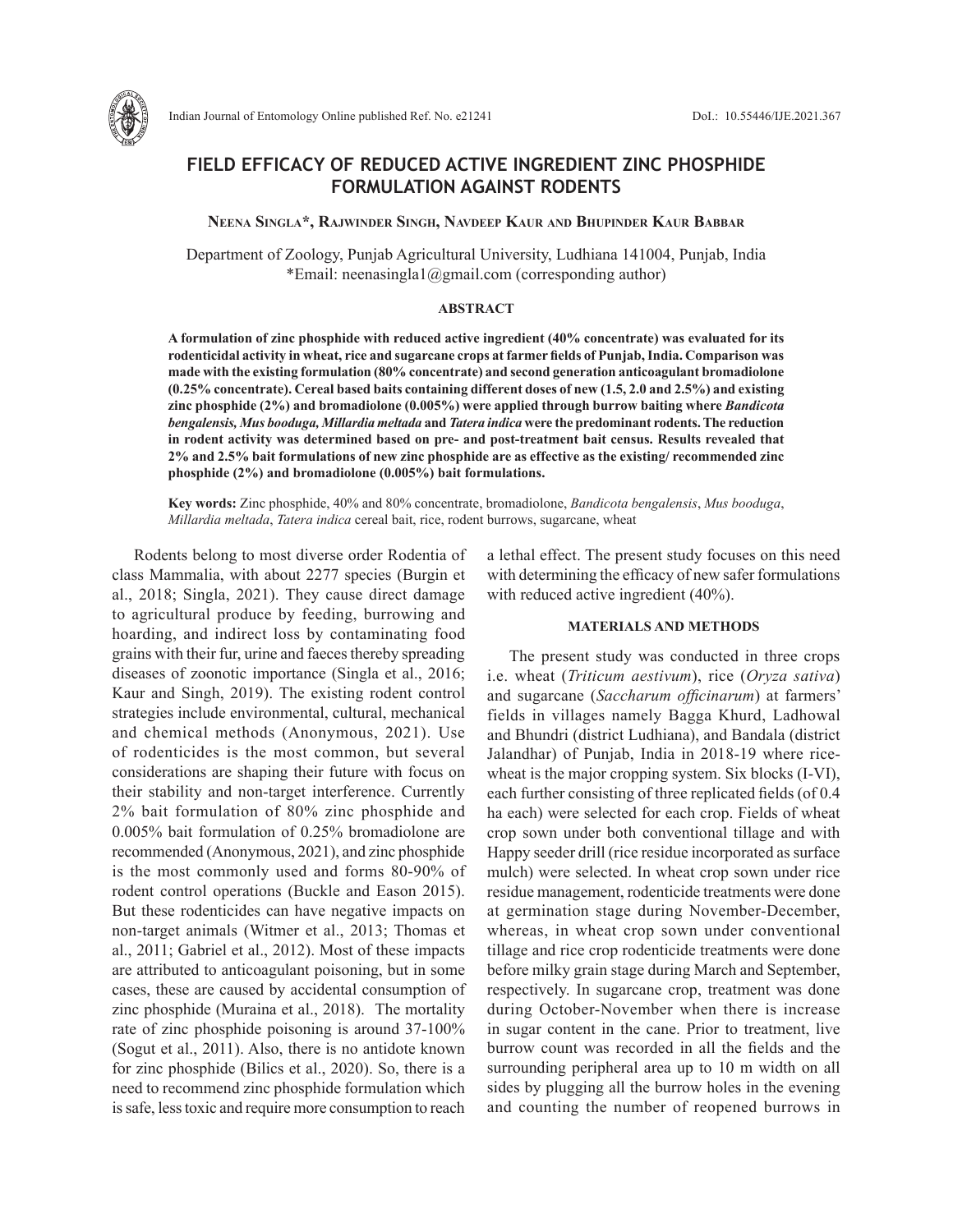the next morning (Anonymous, 2021). Burrows of different rodent species were identified on the basis of characteristic burrow entrances (Neelanarayan, 2004). Pre-census bait consumption was recorded by placing 10 g of plain bait (cracked wheat grains smeared with 2% groundnut oil) each at 100 bait points/ ha (1kg/ ha) for two days. On third day, left over bait in each field was collected separately from each field and weighed to record the consumption (g/ 100g bait).

Burrows of blocks I to V were treated with different poison baits twice at an interval of about 15 days and one block (block VI) was kept as untreated control. Burrows of blocks I, II and III were treated with three different bait formulations of 40% zinc phosphide i.e. 1.5, 2.0 and 2.5% prepared by mixing 3.75, 5.0 and 6.25 g of zinc phosphide powder in 96.25, 95.0 and 93.75 g cracked wheat grains smeared with 2% groundnut oil, respectively. Burrows of blocks IV and V were treated with 2% bait formulation of 80% zinc phosphide and 0.005% bait formulation of 0.25% bromadiolone prepared by mixing 2.5 and 2.0 g of rodenticide powders with 97.5 and 98.0g cracked wheat grains smeared with 2% groundnut oil, respectively. All the baits were prepared a fresh depending upon the requirement (10g per burrow). Burrow baiting was done by inserting 10g of poison bait taken in a paper boat 6 inches deep inside each burrow. After 15 days of treatments, post-census bait consumption was recorded in all the treated and untreated fields by placing plain bait for two days. To determine the efficacy of treatment, % reduction in rodent activity was determined as per the method described in Singla et al. (2015). Rodent damage in all the fields was determined at preharvest stage selecting five random samples from four sides and centre of a field. Rodent damage in wheat and rice crops was estimated during April and October, respectively following Singla and Babbar (2010). Rodent damage in sugarcane was estimated during December following Singla and Babbar (2012). The values were determined as mean± SD, and significance of difference in % reduction in rodent activity, cut tillers and yield loss was determined using one way ANOVA (p=0.05).

# **RESULTS AND DISCUSSION**

In wheat crop fields sown under rice residue management at villages Bagga Khurd and Ladhowal, district Ludhiana, burrows of *Bandicota bengalensis, Mus booduga* and *Tatera indica* were found. The reduction in rodent activity after two treatments ranged from 38.8 to 96.4%, being highest in block III treated with 2.5% formulation of 40% zinc phosphide (Table 1). No significant difference was found in reduction in rodent activity between blocks II and III. In blocks IV and V treated with already recommended bait formulations of zinc phosphide and bromadiolone, the mean reduction in rodent activity after two treatments was 82.9 and 76.4%, respectively which was at par with that obtained in block II (77.3%) and III (96.4%) treated with 2% and 2.5% bait formulations of 40% zinc phosphide. Significantly lower mean reduction in rodent activity was obtained in block I (38.8%) treated with 1.5% formulation of 40% zinc phosphide. In untreated block, there was found an increase in rodent activity. Record of rodent damage at preharvest stage revealed significantly low mean cut tillers (0.3 to  $0.6\%$ ) and yield loss (7.9 to 13.7 kg/ ha) in treatment blocks II to V as compared to block I (1.3% and 30.7 kg/ ha, respectively) and untreated block VI (2.0% and 59.7 kg/ ha, respectively). In wheat sown under rice residue management, double burrow baiting with 2% formulation of 80% zinc phosphide is already recommended during germination stage (Singla, 2019), but it can be replaced with double burrow baiting of 2% or 2.5% formulation of 40% zinc phosphide to reduce non-target toxicity. In wheat crop sown under conventional tillage at villages Bagga Khurd and Ladhowal, district Ludhiana, burrows of *B. bengalensis, M. booduga, T. indica* and *Millardia meltada* were found. The mean reduction in rodent activity in block I treated with 1.5% bait formulation of 40% zinc phosphide was non-significantly low (67.0%) than that observed in blocks II to V (77.3 to 98.0%) indicating its low efficacy. Damage at pre-harvest stage revealed significantly low mean cut tillers (0.7 to 01.3%) and yield loss (17.3 to 23.3 kg/ ha) in treatment blocks II to V as compared to block I (2.3% and 42.4 kg/ ha, respectively) and untreated block VI (6.4% and 105.0 kg/ ha, respectively). No significant difference was found in efficacy of 2% and 2.5% bait formulations of 40% zinc phosphide and 2% and 0.005% bait formulations of 80% zinc phosphide and bromadiolone, respectively (Table 1).

In rice crop fields selected at village Bhundri, district Ludhiana, burrows of three rodent species i.e. *B. bengalensis, M. booduga* and *M. meltada* were found. The reduction in rodent activity after two treatments ranged from 62.7 to 86.7%, in blocks I to V with no significant difference among them. Among the three blocks treated with 40% zinc phosphide, higher reduction (76.0%) in rodent activity was obtained in block III treated with 2.5% bait formulation. In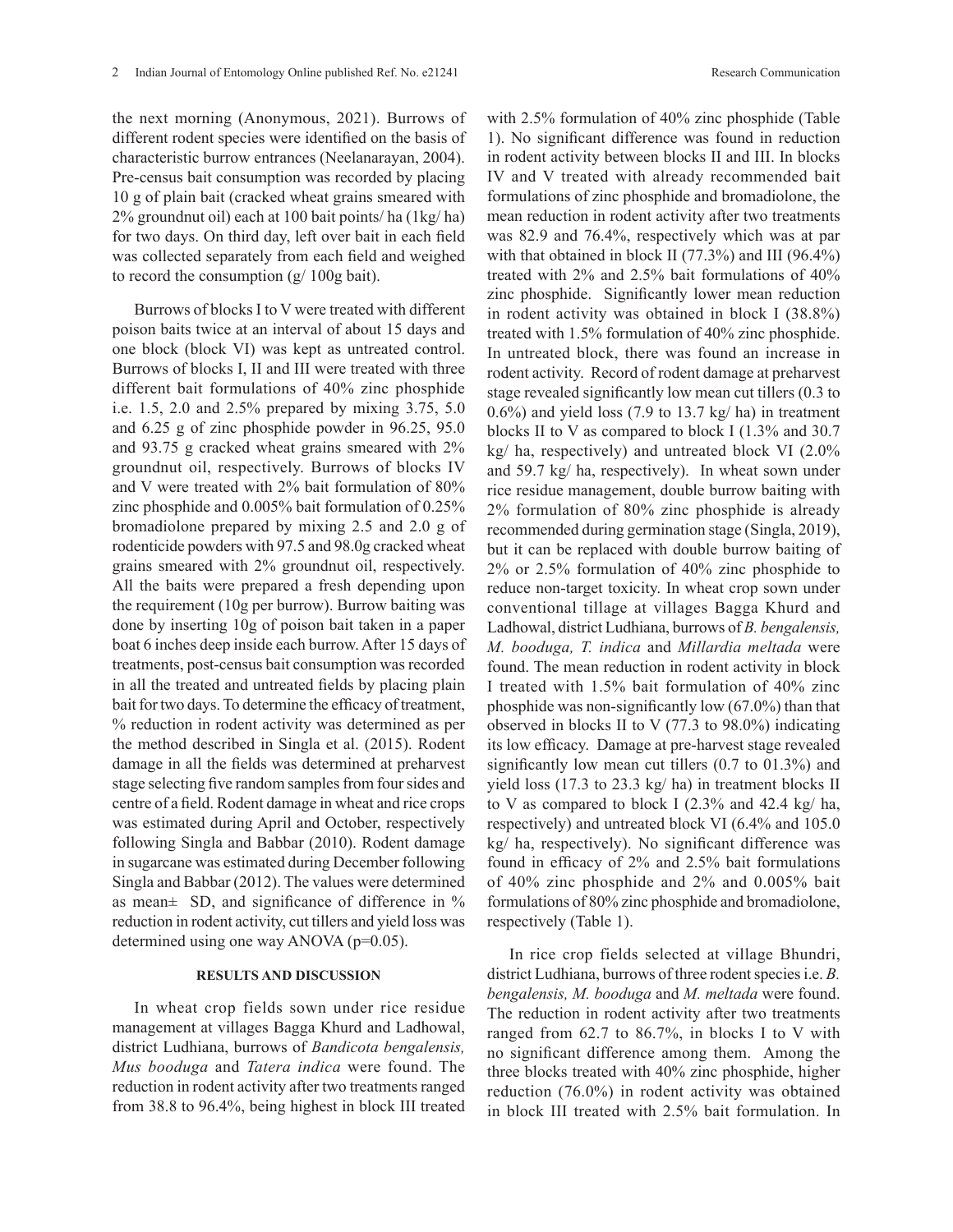| Blocks |                                                                                                     |                               |                            | Wheat crop                  |                            |                             |                              | Rice crop                  |                             | Sugarcane crop              |                       |
|--------|-----------------------------------------------------------------------------------------------------|-------------------------------|----------------------------|-----------------------------|----------------------------|-----------------------------|------------------------------|----------------------------|-----------------------------|-----------------------------|-----------------------|
|        |                                                                                                     | Under rice residue management |                            |                             | Under conventional tillage |                             | Reduction                    | Cut tillers                | <b>Yield</b> loss           | Reduction                   | Cut tillers           |
|        | Reduction                                                                                           | Cut tillers                   | <b>Yield loss</b>          | Reduction                   | Cut tillers                | <b>Yield</b> loss           | in rodent                    | (%)                        | (kg/ha)                     | in rodent                   | $($ % $)$             |
|        | in rodent                                                                                           | $\binom{0}{0}$                | (kg/ha)                    | in rodent                   | (%)                        | (kg/ha)                     | activity                     |                            |                             | activity                    |                       |
|        | activity                                                                                            |                               |                            | activity                    |                            |                             | (%)                          |                            |                             | (%)                         |                       |
|        | $\binom{0}{0}$                                                                                      |                               |                            | (9/6)                       |                            |                             |                              |                            |                             |                             |                       |
|        | $38.8 \pm 6.1^a$                                                                                    | $1.3 \pm 0.1^a$               | $30.7\pm 3.4^{\circ}$      | $67.0 + 6.2^{\circ}$        | $2.3 \pm 0.7^a$            | $42.4 \pm 13.1^a$           | $62.7 \pm 18.6^{\circ}$      | $0.6 \pm 0.4$ <sup>a</sup> | $17.5 \pm 12.0^a$           | $22.5 \pm 4.9^a$            | $3.1 \pm 0.2^a$       |
|        | $77.3 \pm 6.6^{\circ}$                                                                              | $0.6\pm0.1$ <sup>b</sup>      | $13.7 \pm 3.8$             | $77.3 \pm 8.6^a$            | $1.3 \pm 0.4^b$            | $23.3 \pm 7.5^{\circ}$      | $68.3 \pm 4.2^{\circ}$       | $0.5 \pm 0.1$ <sup>a</sup> | $16.9 \pm 4.9^{\circ}$      | $82.2 \pm 3.1^b$            | $1.3 \pm 0.4^b$       |
|        | $96.4 \pm 1.5^b$                                                                                    | $0.3 \pm 0.1$ <sup>b</sup>    | $7.9 \pm 1.7^{\circ}$      | $87.3 \pm 4.0$ <sup>a</sup> | $0.7\pm0.5^{\circ}$        | $17.3 \pm 9.7^{\circ}$      | $76.0 \pm 13.9$ <sup>a</sup> | $0.4\pm 0.1$               | $13.9 \pm 0.2$ <sup>a</sup> | $91.1 \pm 1.7$ <sup>b</sup> | $0.94 \pm 0.3^{b}$    |
|        | $82.9 \pm 2.2^b$                                                                                    | $0.4 \pm 0.1$ <sup>b</sup>    | $9.3 \pm 1.6$ <sup>t</sup> | $98.0 \pm 1.7^a$            | $0.8 + 0.3^{b}$            | $18.4 \pm 7.0^{\circ}$      | 80.0466                      | $0.3 + 0.1$                | $12.6 \pm 2.9^{\circ}$      | $79.0 \pm 6.5$              | $1.0 + 0.2^{b}$       |
|        | $76.4 \pm 2.8$ <sup>b</sup>                                                                         | $0.5 \pm 0.1^{\circ}$         | $1.3 \pm 1.2^{\circ}$      | $94.3 \pm 0.6^a$            | $0.8\pm 0.2^{b}$           | $18.7 \pm 5.8$ <sup>b</sup> | $86.7 \pm 1.5^{\circ}$       | $0.3 \pm 0.1$ <sup>a</sup> | $10.4 \pm 2.4$ <sup>a</sup> | $70.2 \pm 5.6$ <sup>b</sup> | $1.2 \pm 0.2^b$       |
|        | Increase                                                                                            | $2.0 \pm 0.1^{\circ}$         | $58.7 \pm 5.0$             | Increase                    | $6.4 \pm 2.2$ <sup>c</sup> | $105.0 \pm 25.1$ °          | Increase                     | $1.2 \pm 0.4^{\circ}$      | $35.2 \pm 17.4^b$           | Increase                    | $6.0 \pm 1.6^{\circ}$ |
|        | Values Mean $\pm$ SD; Values with different superscripts in a column differ significantly at p=0.05 |                               |                            |                             |                            |                             |                              |                            |                             |                             |                       |

Table 1. Efficacy of rodenticide treatments in wheat, rice and sugarcane crops

blocks IV and V, the reduction in rodent activity was 80.0 and 86.7%, respectively after two treatments. Record of rodent damage at pre-harvest stage revealed significantly less cut tillers (0.3 to 0.6%) in treatment blocks compared to untreated block (1.2%). Similarly, the yield loss was also significantly low (10.4 to 17.5 kg/ha) in treatment blocks compared to untreated block (35.2 kg/ ha). Cut tillers and yield loss in all the treated blocks were almost similar (Table 1). Singh et al.(2017) recorded 44.47-65.64% reduction in rodent activity in direct seeded and 49.76-61.68% in transplanted basmati rice crops where burrow baiting was practiced with zinc phosphide at vegetative phase.

In sugarcane crop field selected at village Bandala, district Jalandhar, burrows of three rodent species i.e. *B. bengalensis, M. booduga* and *M. meltada* were found. The reduction in rodent activity was significantly low (22.5%) in block I as compared to blocks II to V (70.2 to 91.1%) with maximum reduction in activity in block III treated with 2.5% bait formulation of 40% zinc phosphide. No significant difference was found in per cent reduction in activity among blocks II to V. Record of rodent damage at pre-harvest stage revealed significantly low per cent cut canes (0.9 to 1.3%) in treatment blocks II to V as compared to block I  $(3.1\%)$ and untreated block VI (6.0%) (Table 1). In sugarcane crop, it is recommended to conduct baiting with 2% zinc phosphide formulation (80%) followed by baiting with 0.005% bromadiolone after 15 days, first in July (during rice transplantation in surrounding fields) and second in October-November (after rice harvest in surrounding crops) (Singla and Babbar 2012). This can be replaced with 2.5% bait formulation of 40% zinc phosphide to reduce non-target effects.

Burrow baiting is recommended during lean period and crop germination stages to avoid non-target toxicity hazards due to less or no crop cover. But still there may be non-target toxicity caused by these rodenticide baits when dogs dig the rodent burrows and throw the bait outside the burrow leading to direct poisoning of nontargets (Muraina et al., 2018) or secondary poisoning when the natural predators consume rodents died after consuming rodenticide bait (Gabriel et al., 2012). Present study conducted in different crops concluded that 2% and 2.5% bait formulations of 40% zinc phosphide are as effective as the already recommended 2% formulation of 80% zinc phosphide and 0.005% bait formulation of 0.25% bromadiolone and can be used for managing rodent pest population in crop fields with reduced risk to non-targets.